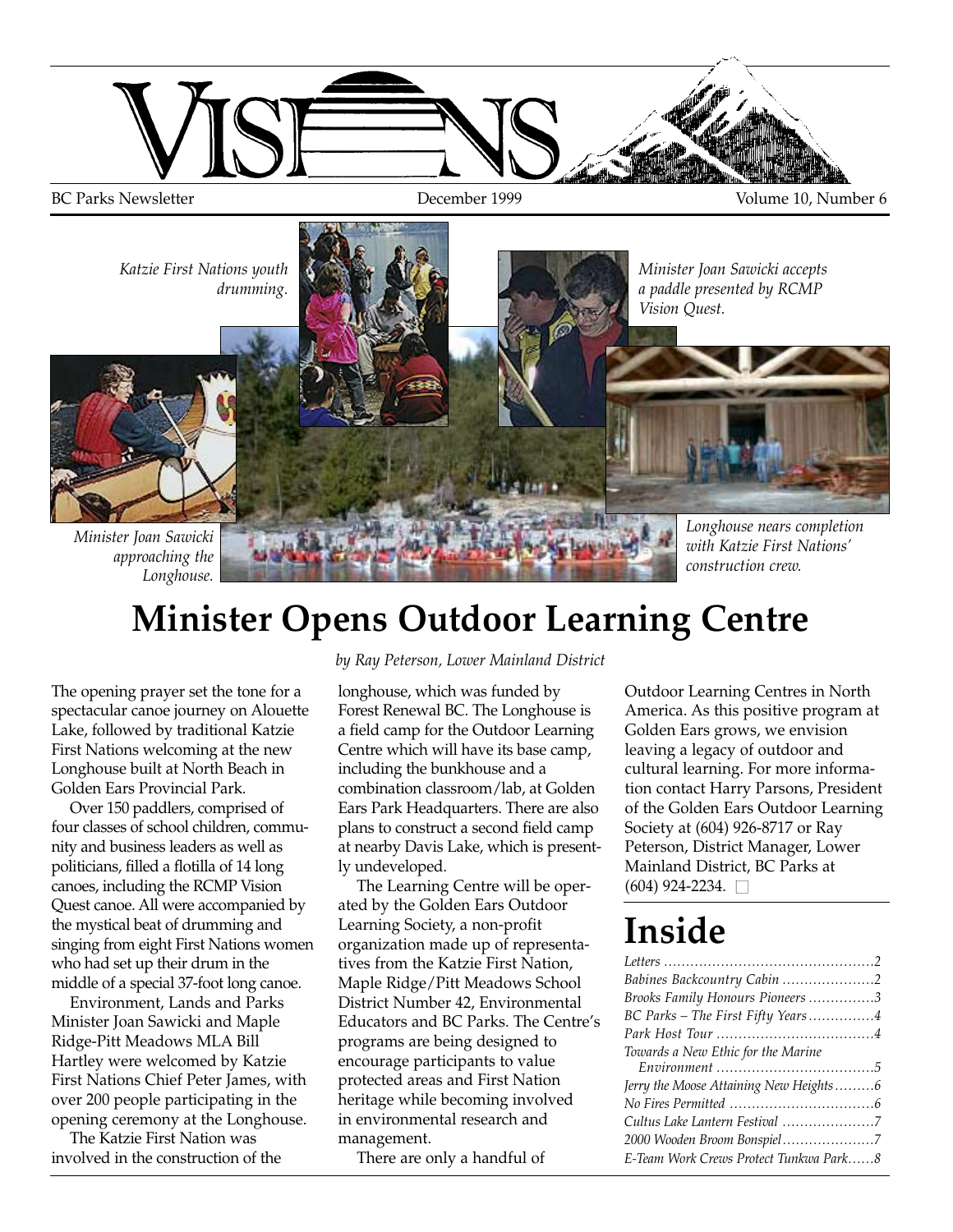

VISIONS is produced six times per year by BC Parks, Ministry of Environment, Lands and Parks to maintain commitment to quality service and stewardship and to encourage innovation by everyone directly involved or interested in BC Parks.

VISIONS Newsletter is posted on BC Parks' web site: www.elp.gov.bc. ca/bcparks/whatsnew/what.htm. As VISIONS is now available on the internet, please let us know if you would like to be removed from our mailing list.

To contact us regarding changes to the VISIONS mailing list or to receive a free subscription:

■ call (250) 952-6709

- send an email note to ParkInfo@Victoria1.gov.bc.ca
- write to: VISIONS, BC Parks, PO Box 9398, Stn Prov Govt, Victoria, BC V8W 9M9 Canada

Articles from readers are welcome. Deadline for material in the next issue is January 5, 2000.

> **Editor** *Nancy Chave*

#### **Contributors**

*Richard C. Brooks Dylan Eyers Marlene Graham Sarah Joanisse Meika Johnson Andrew MacLeod Ray Peterson Strathcona District*

> **Minister** *Joan Sawicki*

**Deputy Minster** *Derek Thompson*

**Assistant Deputy Minister** *Denis O'Gorman*



Dear Mr and Mrs Glen I like Kleanza Creek so here's a poem:

- I Like Kleanza Creek so much,
- I made this poem so deluxe.
- I like the way the bathrooms smell,
- I like to see the wishing well.
- I like to swim in the creek,
- I like to see the mouse's squeak.
- Know why I like this park so much?
- Because Mrs and Mr Glen take care of it so much.

Love, Stacey Rodrigues Age 9, Kitimat, BC

# **Babines Backcountry Cabin**

*by Meika Johnson, Environment Youth Team, Skeena District*

Nestled into the magnificent oranges, purples and reds of the imposing Babine Mountain Range, a brand new log cabin rests. The Silver King cabin wasn't always the welcoming haven for the weary mountain adventurer that it is now. Once upon a time, this ramshackled cabin was what most would consider a little less than "rustic". The original shelter was built over 60 years ago by a silver mining operation as a place to house its employees working on site. Once the mine shut down, the cabin remained for the use of local outdoor enthusiasts when hiking, mountain biking, snow shoeing or cross-country skiing.

The Silver King Basin is a very popular place for local Bulkley Valley residents and visitors to come and hike the Babine Mountains. The cabin is located at the starting point of some of the best hiking and the best views in the valley. Unfortunately the old cabin was falling off its foundation, and it was



*A new sanctuary in the Babines.*

deemed by BC Park rangers to be unfixable.

The solution to the Silver King cabin problem was to access BC Parks' Facility Revitalization fund for assistance. Thanks to \$100,000 of this special funding, work on the new cabin was scheduled to commence

*(Continued on page 3)* ▲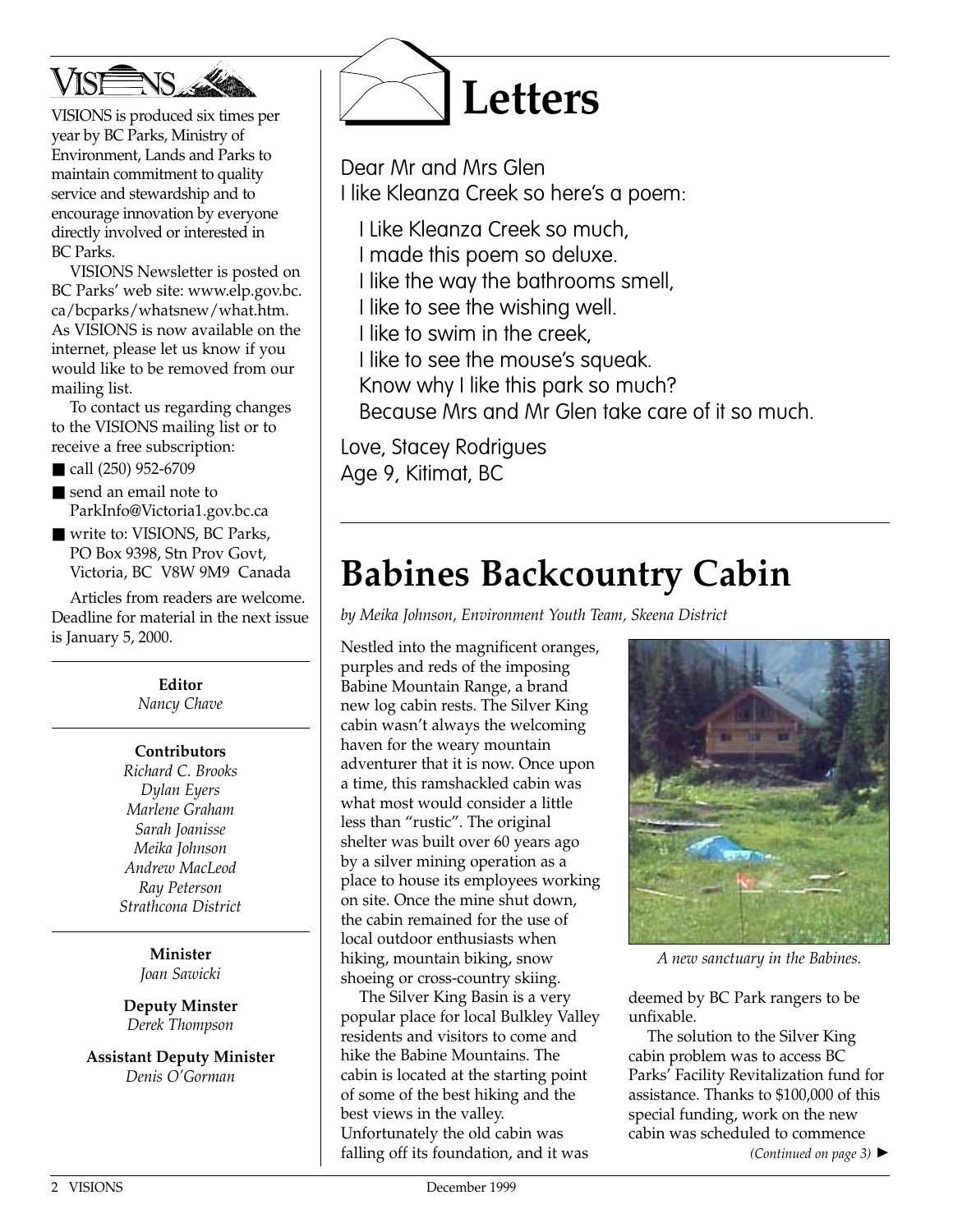

*The new Joe L'Orsa cabin is completed thanks to the hard work and dedication of many local community members, businesses and government.*

*("Babines…" continued from page 2)* in mid-June. Unfortunately, the money received was not enough to build a cabin in a remote area, so looking to the public for further support was seen as the next best option.

Local community members and businesses alike helped out immensely by donating a great deal of time, labour and materials. The new log cabin was built off-site and then each log had to be slung in individually by Canadian Helicopters. Men on scaffolding positioned the logs and fastened them in place. Two rainy days and 60 trips later, the cabin base was assembled.

Next was the task of finishing the interior of the cabin. This undertaking took one month to complete by a local carpenter and the finished product is something that the whole community can be proud of. In total, community donations came to approximately \$30 000 worth of supplies, labour and time, a true testament to the dedication and support the Skeena District Parks office receives from the community. This is a very simplified version of the whole process. Ask Andy Macdonald, Area Supervisor and

project co-ordinator, for the long version. Thanks to the hard work and dedication of many local residents, there is a breath-taking new sanctuary in the mountains in which to spend a cold northern night.

On Saturday, September 18, BC Parks staff hosted an official grand opening and dedication ceremony to celebrate the cabin's completion. About 100 locals hiked, biked, rode horses or were flown in to see their new cabin and to support BC Parks. During the ceremony, those who made significant donations were honored with a framed picture of the cabin and a plaque that thanked them for their contributions. The community proposed dedicating the cabin to the late Joe L'Orsa and naming it after him. Joe was a well-known conservationist, instrumental in getting the Babine Mountains protected as a Class A Park.

So next time you are in the Smithers area, you may be lucky enough to spend a night in Silver King for a grand total of five dollars a night, but you may want to get there early. The Joe L'Orsa cabin is sure to be a popular travel destination for many, but no reservations  $\ldots$  yet!  $\Box$ 

# **Brooks Family Honours Pioneers**

*by Richard C. Brooks (previously printed in Tumbler Ridge Community Connections)*

*On Saturday, July 10, 1999, Richard Brooks and a group of 13 (ten family members, a BC Parks representative, and three outfitters) made a five-day trip up to Monkman Lake. Richard Brooks is from Oliver, BC and is the son of Carl Brooks. A cement marker commemorating this historic event was placed on top of Brooks Falls saying the following: "Named after Carl Brooks who in 1937 with Ted Chambers and Shorty McGinnis led by Alex Monkman blazed a trail through the Monkman Pass for the Monkman Pass Highway Association. Placed here in 1999 by the Brooks family."*

*The Brooks family would like to thank the BC Parks staff for being incredibly helpful and considerate during the trip.*

In the 1930s, a group of people had a dream. They were first generation pioneers of the Peace River country. They came as traders, farmers, prospectors, missionaries and adventurers. All were independent, self-reliant, and rugged individualists who believed in themselves and each other. Many had come into the Peace River country with horses and ox teams, on a rough wagon trail they had constructed called the Edson Trail.

As their farms and ranches prospered, they were faced with the problem of the expensive slow transport of themselves and their commercial goods when they traded with the rest of the country. They needed a shorter route to the coast and to the interior of BC.

As was typical of their generation, they did not go hat in hand to the government to get someone else to meet their needs. They got together and formed their own organization to solve their problems. In 1936 the *(Continued on page 4)*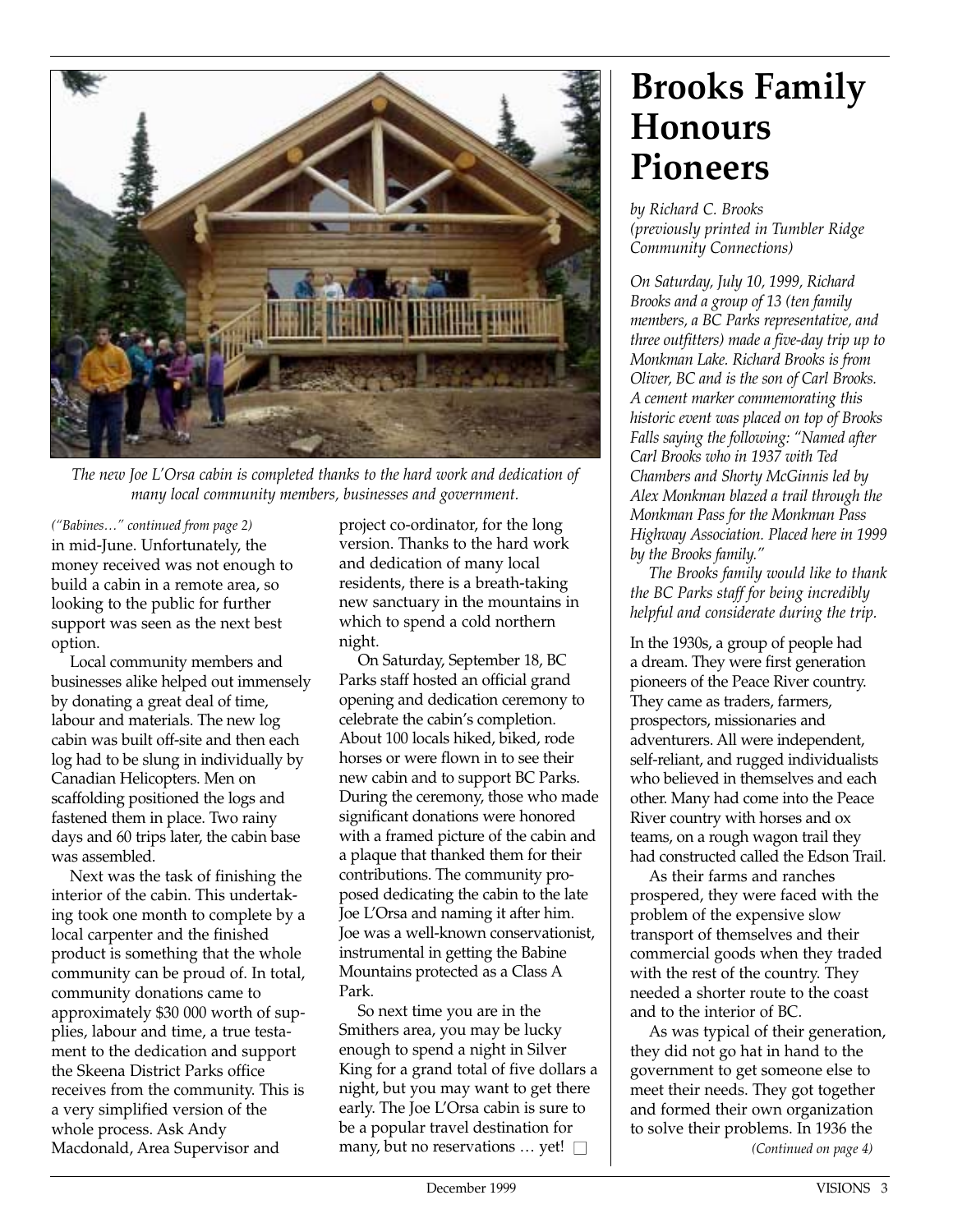*("Brooks Family…" continued from page 3)* Monkman Pass Highway Association was formed for the sole purpose of constructing a road from the Peace River country to Prince George. Their thinking was "we cut our way into this country, we can cut our way out."

In July 1937, Alex Monkman led Carl Brooks, Ted Chambers and Shorty McGinnis to blaze a trail through the Monkman Pass. A cutting crew followed who cleared out a horse trail that would later be widened as a road.

The Monkman Pass Highway Association built a road from Rio

Grande to Kinuso Falls, almost halfway through the pass, with volunteer labor, and private donations using only horses, scrapers, axes, handsaws and lots of sweat.

1939 and World War II brought an end to the dream of a road through the pass. However, these pioneers' visions and dreams were realized when the Hart Highway was constructed through the Pine Pass in 1950. The Peace country now had an outlet to the coast.

This marker will ensure that all who pass this place will remember the people who have come before them.  $\Box$ 

# **BC Parks**

### **The First Fifty Years**

Ole Johansen, Davie Davidson, Micky Trew, Chess Lyon and Bob Broadland are a few of the pre-1961 'personalities' interviewed to date, concerning the early years, of what we know today as BC Parks.

My long-term goal is to write a light hearted 'history' of this era, to record the often colourful stores, exploits, accomplishments, characters and personalities, that laid the BC Parks groundwork.

This will be a long journey, one I hope to complete on or before the BC Parks Centenary in 2011! As part of this project I want to contact as many former employees and staff as possible.

If any readers of *Visions* have good quality photos or pre-1961 BC Parks personnel, facilities, scenery and/or stories that need to be 'told', I would dearly like to hear from you.

Please write or phone: Bill Merilees, 3205 Granite Park, Nanaimo, BC V9T 3C8 Phone: (250) 758-1801 □





*Park Host Tour '99: left to right Gord, Joan, Ken, Mavis, Nancy, Jim, Jerry and Ron in Hope.*

# **Park Host Tour**

*by Marlene Graham, Volunteer Host Coordinator, Lower Mainland District*

Lower Mainland District Extension Officer Jim Cuthbert and his Volunteer Host Coordinators, Joan Ritchie and Marlene Graham, hosted a tour for the Campground Hosts in the Lower Mainland District in August 1999. The hosts all met at a central location and boarded two vans. From there they toured each other's parks, visited historic provincial parks, hiked a few trails, visited local tourist destinations and a Tourist Information Centre.

In each park, the resident host had the opportunity to share some of their knowledge of the park with the other hosts. Jim was able to provide comprehensive information from a management perspective. It was a fun, informative way to see and learn about the District.

The trip was such an overwhelming success that there are plans underway for another tour in the year 2000.  $\Box$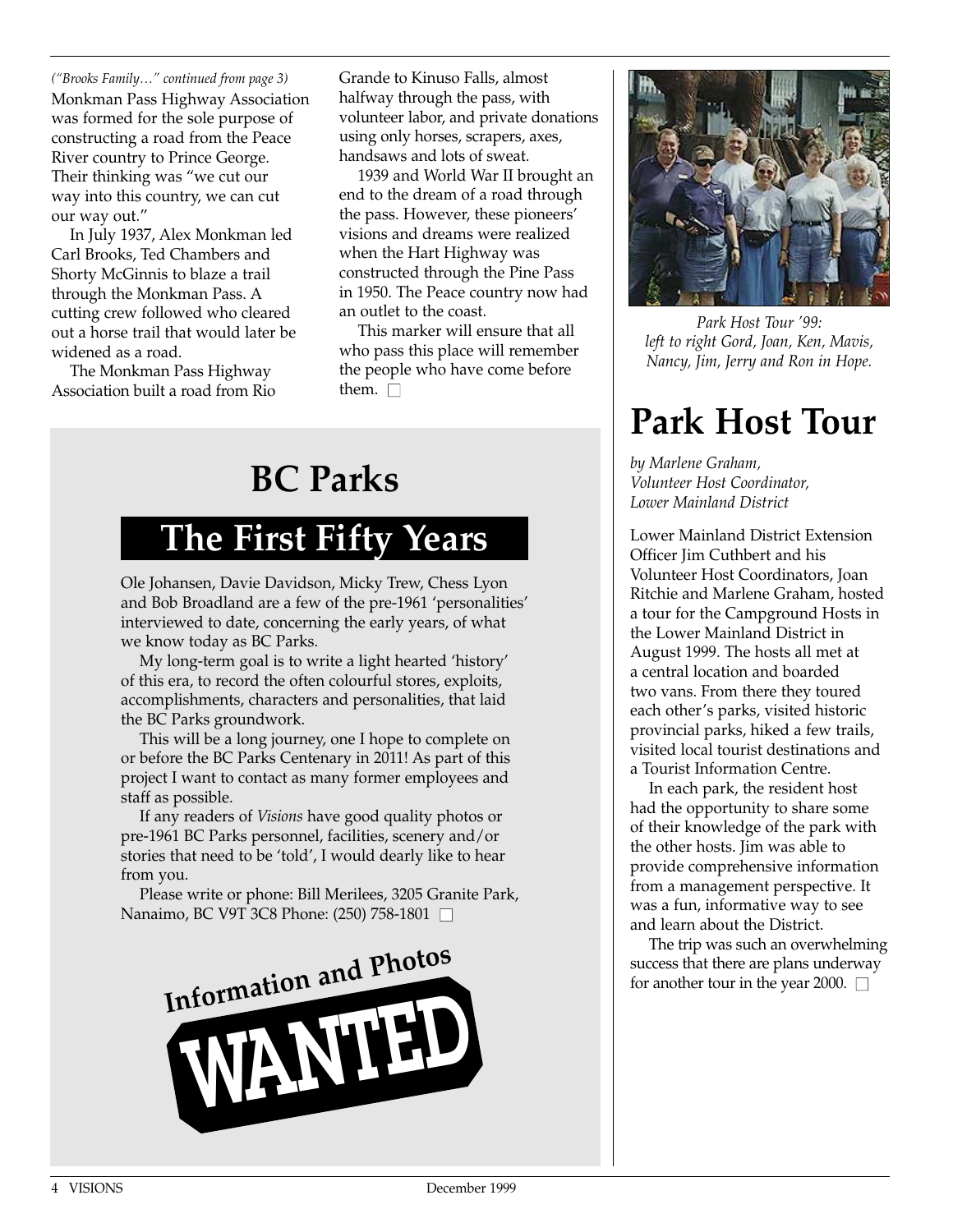### **Towards a New Ethic for the Marine Environment**

*By Dylan Eyers, Seasonal Ranger, South Vancouver Island District*

One of the greatest accomplishments of BC Parks has been its contribution to creating a land conservation ethic. BC Parks visitor programs and conservation policies have encouraged a general understanding of protected environments that has extended to a greater respect and appreciation for all provincial lands. Through similar policy and management BC Parks could help to instill an ethic that reflects appreciating and caring for the marine environment – a marine conservation ethic.

The marine environment is currently under threat from a number of environmental factors. With an increasing number of marine oriented recreational and industrial activities there is a need for greater support from the public to protect marine environments. The existing network of internationally renowned marine parks and ecological reserves combined with additions through the Marine Protected Area Strategy will dedicate to British Columbians a world class Marine Protected Area system. As the provincial agency responsible for marine protected area management, BC Parks has the opportunity to foster a marine conservation ethic that will support protection of our marine parks and yield a greater respect for all marine environments.

Throughout the history of BC Parks there has been a strong focus of educating visitors and interpreting the values of our protected lands. Interpretive programs in parks have enlightened the public as to the function and value of ecosystems. The goal of interpretation is to have the enlightenment translate into action. Some of the high use marine parks have excellent interpretive programs that introduce young people to marine ecosystems. There

is a need for interpretation to reach the older generations, which are fishing the waters, dumping bilge, and anchoring in sensitive marine parks. If park visitors were aware of the consequences of their actions on the marine environment, there would be a reduction in consumptive actions by park users.

The recent evolution of BC Park's policy and regulation has helped foster a land conservation ethic that promotes a low impact philosophy towards recreational use in protected areas. Regulations such as pack-in pack-out of waste, no camp fires, and designated camp sites have promoted a greater protection of our parks, but have also helped to change the public's perception toward how land should be treated. The public has welcomed changes that favour low impact use of protected areas with an understanding that such changes will help to preserve the ecological integrity our protected areas as well as to maintain the recreational opportunities for future generations.

The marine environment would benefit from a similar ethic. The dumping

of sewage, gray water, and bilge waste from pleasure boats, while at anchor in or near marine parks, can have negative effects on the marine environment. Anchors can dramatically change the seafloor in high use anchoring areas, tearing up seaweed and other plants from the seafloor. BC Parks could be instrumental in conveying marine conservation concepts that lead park visitors to change the way they interact with and appreciate marine environments. Once park visitors are aware of impacts caused by their activities, they become the strongest supporters of a marine conservation ethic.

The split of responsibilities between Federal and Provincial governments complicates the protection of the marine environment. While provincial park boundaries can protect over the seabed including the water, the Federal government has jurisdiction over marine life harvesting and navigation. In response to the salmon crisis, other marine sustainability issues and a growing public concern, government agencies have recognised the need for increased interagency cooperation to promote marine conservation. A key cooperative initiative is outlined in the Marine Protected Area (MPA) Strategy discussion paper released in August 1998. The document put forward a vision for greater conservation of marine ecosystems through protected area designations. These new approaches are intended to help promote marine conservation, supporting it with clear designations, polices and effective enforceable MPA regulations.

BC Parks has the experience and settings to help create a greater respect, appreciation and responsibility toward the marine environment. The Gulf Islands and Desolation Sound marine parks are well used by many people for a number of recreational activities. These are ideal locations for BC Parks to apply experience in interpretation and low visitor impact philosophy to the marine environment. With cooperation from other agencies for effective regulations in support of marine protected area objectives, BC Parks could lead the way in fostering a marine conservation ethic.  $\square$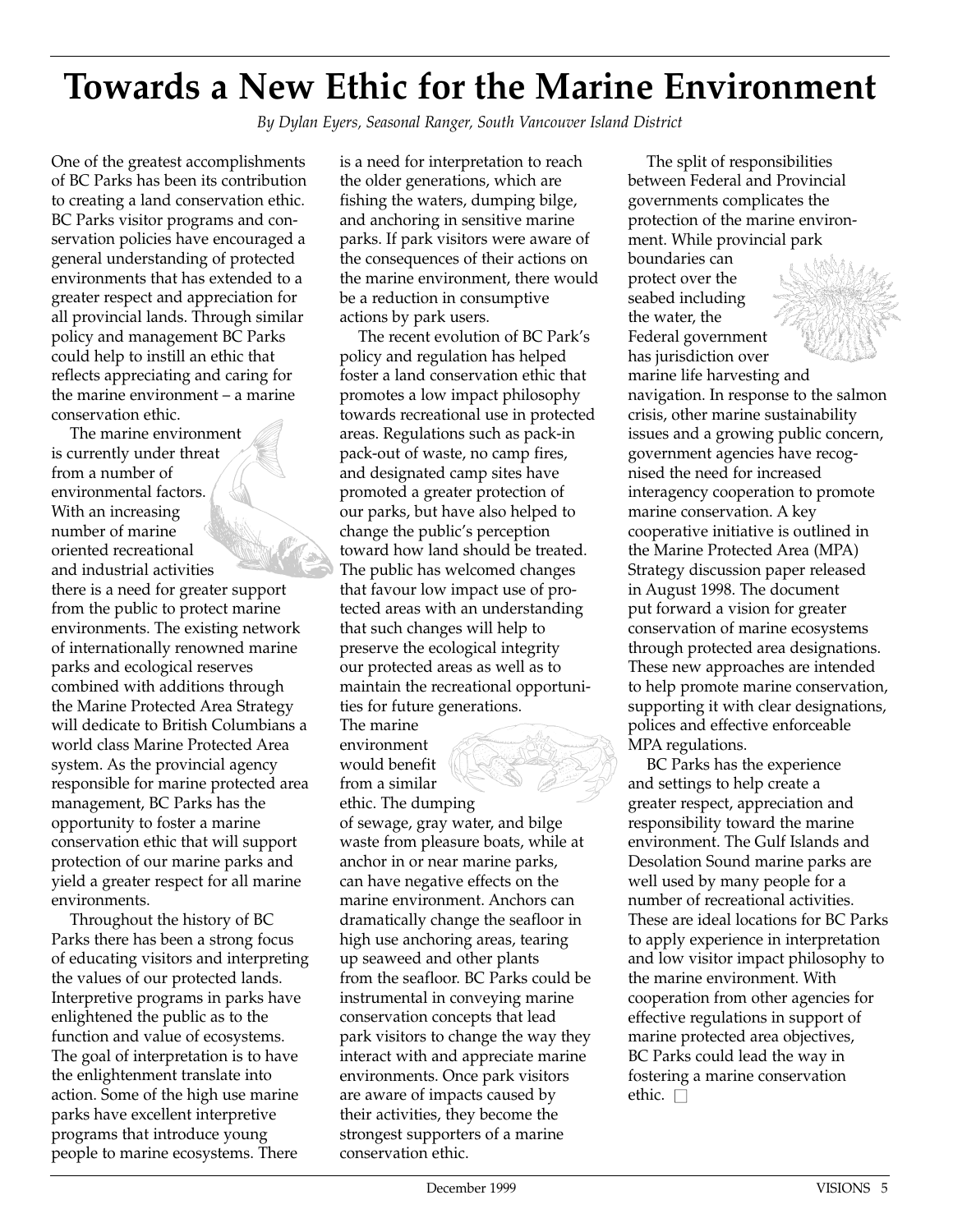# **Jerry the Moose Attaining New Heights**

*by Strathcona District*

During Kid Fest 99 on Parksville Beach, Jerry the Moose took time out from hugging and dancing with his followers to try his HOOF at the climbing wall.

The first hurdle was to fit the harness, they just don't make harnesses in Moose sizes. After rigging something up it was time to try for the top and off he went. As the crowd cheered, Jerry worked his way up towards the top but his feet and antlers got in the way and he did not make it. Even though he was not successful Jerry, as always, entertained the crowd and, after a rest, he continued his visiting for the rest of the afternoon.  $\square$ 



*Antlers and feet prove to be too much of a hindrance in reaching the top.*



*Bob Austad and Sarah Joanisse examine the remains of a beach fire at Sidney Spit.*

# **No Fires Permitted**

*by Sarah Joanisse, South Vancouver Island District*

On a warm August evening this summer, my husband and I took a stroll along the beach at Esquimalt Lagoon. The sunset was beautiful. The sky was filled with striking orange and pink striations. The wind was subtle. The waves were calm and made peaceful landings as they reached the shore. Everything was beautiful and natural except for one thing. Every five feet along the beach we tripped over partially burnt logs, and charcoal remnants of beach fires. The unsightly scars reminded me of the negative impacts of beach fires, and fires in general, have on our natural ecosystems.

Preservation of our beaches and shorelines is a major initiative of the Provincial Marine Parks in the Southern Gulf Islands. It is a high priority to balance conversation and recreation values. As trends and pressures change, impacts are monitored and assessments are made. In 1996 a year round fire ban was implemented. Now, after a three-year grace period, the fire policy is being strictly enforced by Park Rangers. Offenders are liable for an \$86 fine.

The southern Gulf islands are situated in the coastal rainshadow of Vancouver Island mountains, bringing warm, dry conditions throughout the year. Heavy rainfalls are rare, even in winter. The small amount of rain that falls barely penetrates the soil. A spark from the smallest fire would be devastating. Emergency response time to a forest fire would be critically slow. Suppression resources such as fire trucks and fire hydrants are nonexistent.

Aside from the risk of wildfire, is the impact of the campfire itself. Shallow soils beneath the fire are damaged and degraded. Vegetation is destroyed and takes years to heal. Many delicate native species may never come back. Dead branches and large, woody debris are often pulled out of the bushes and used to fuel fires. This depletes the forest floor of nutrients necessary for successional growth. In areas sparse of dead woody debris, small trees and live branches are often cut down and burned. On beaches, driftwood is used as an alternative fuel. Unfortunately, it is not a great alternative. The ocean is full of toxic wastes such as oil, diesel, gasoline and human feces. They are absorbed into the porous driftwood and released into the air when burned studies have found the smoke to be carcinogenic

These are just a few of the impacts that deem the fire ban pertinent. It may seem unfortunate to forego a campfire in these beautiful parks; however, it is a blessing to know they will be preserved for future generations. There are many land-based parks that have the facilities to sustain campfires for those who prefer. A natural camping experience in the marine parks awaits those who leave their matches at home. Just remember to pack warm clothes and a cooking stove!  $\square$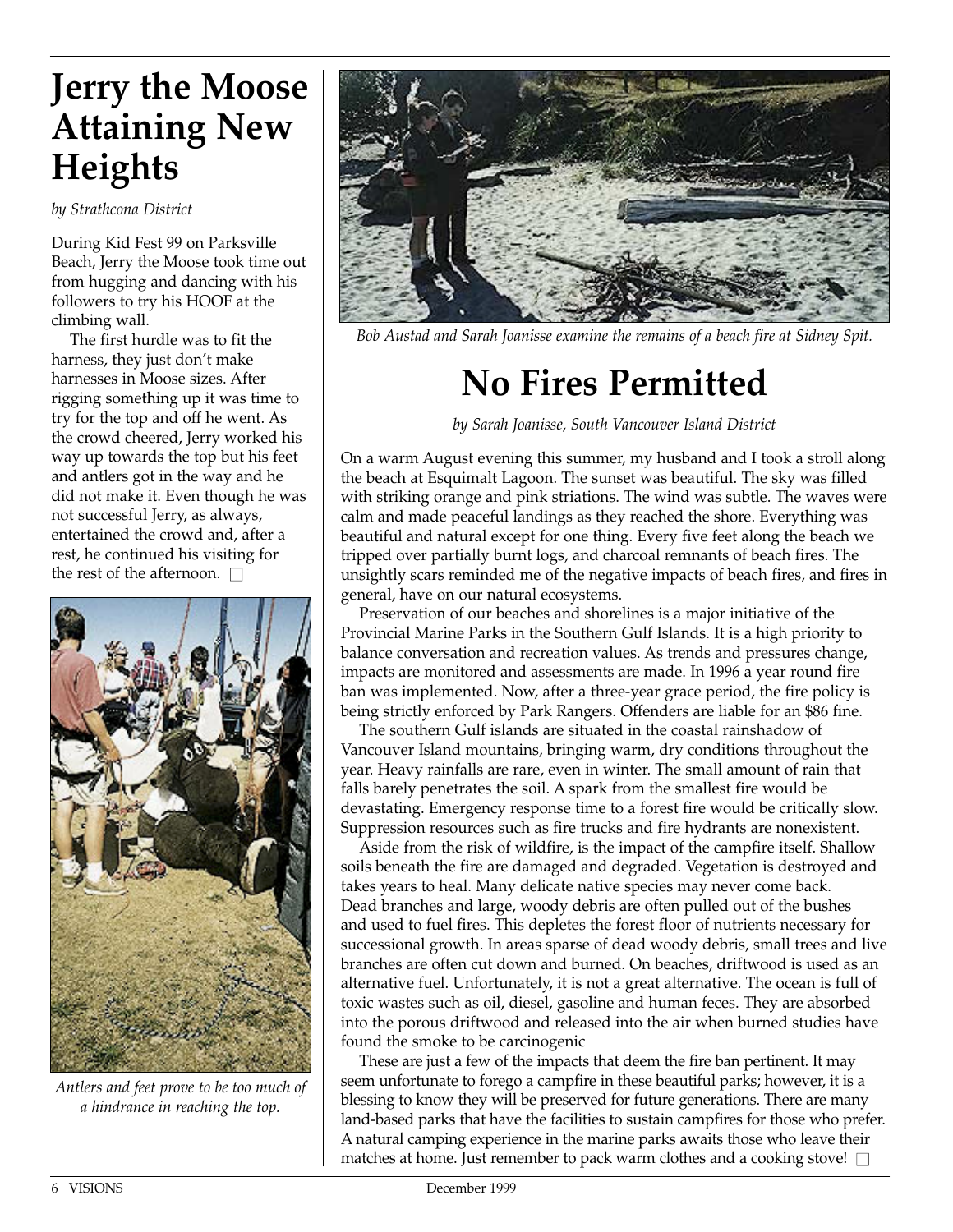# **Cultus Lake Lantern Festival**

*by Marlene Graham, Park Host Coordinator, Lower Mainland District*

The first ever lantern festival was held at Cultus Lake Provincial Park on August 28, 1999. The night before the actual event, Park Hosts Ken and Mavis Radomsky and Marlene Graham along with Claire, the Interpreter at Cultus, roved all four campgrounds with a lantern in hand to give the campers a taste of what to expect from the event. The day started early with a large group of volunteers arriving to help Lynn and Kelly Pearse, the owners of Square Bear Interpretation, set up and prepare for the day ahead. After all the equipment was unloaded, each volunteer was assigned a different task. In no time at all the tents were erected, tables were set up, supplies were laid out and kits were made up. Tony from M & M Meats arrived to set up a hamburger stand with all the profits going to a local children's charity in Chilliwack called "The Milk Bottle Fund". We all then waited with baited breath for the participants to arrive. And boy did they arrive!

The lantern kits were sold for \$10 each and that included a candleholder, candles, a box of matches, a large bottle of glue and a knife. The participants could help themselves to as much bamboo, sticks, styrofoam and tissue paper as they liked. It was an exciting afternoon with each family making a lantern. Three hours were set aside for the construction of the lanterns but many families were still hard at work designing their creations by the time the fourth hour arrived. It was amazing to see the creativity – soaring birds, tall buildings, and budding flowers of all sorts and colours were being constructed.

About two hours before everyone was to return with their lanterns, the volunteers came back to help Lynn and Kelly with the evening portion of the event. For a moment, a cloud



*Concentration and creativity went into the construction of the lanterns.*

passed over and sprinkled rain on the area. Collectively, all the volunteers whispered, "oh no" and you know that silent prayers were being said. A moment later the cloud moved on and took the rain with it! Paper bag lanterns were set out all along the paved sidewalk to the beach area to show the people "the

# **2000 Wooden Broom Bonspiel**

Time to start planning for the year 2000 Bonspiel in Kamloops.

#### Mark these dates in your calendar: **February 26 and 27, 2000.**

Renew old friendships, start new ones. Participants come from all over the province.

The Bonspiel is a great social event and remember this is a FUN EVENT, so you do not need any previous curling experience! Don't miss out this year.

For more information contact: Mona Holley (250) 387-4599 or email: Mona.Holley@gems1.gov.bc.ca way". They passed under a hanging lantern arch with the letters spelling out the word "WELCOME".

Mike Barker, Park Facility Operator manager from Sasquatch, launched his kayak with a string of small lanterns trailing behind him. Mike was joined by members of a kayak club and canoeist from the local United Church camp, all had volunteered their services on water to return the lanterns to their owners at the end of the festival. The participants set their lanterns on the shore and waited patiently for the sun to set. A local Pathfinder group was selling hot chocolate to the waiting crowd. The moment arrived when it was time to light all the lanterns and set them on the water. The lake itself was calm and mirrorlike … the perfect setting for this festival. When the lanterns started to slowly move out onto the lake … not a sound was made. The moment was truly magical and everyone stood and watched in awe. It was truly a moment to remember!  $\square$ 



*Sure would love to see you there.*